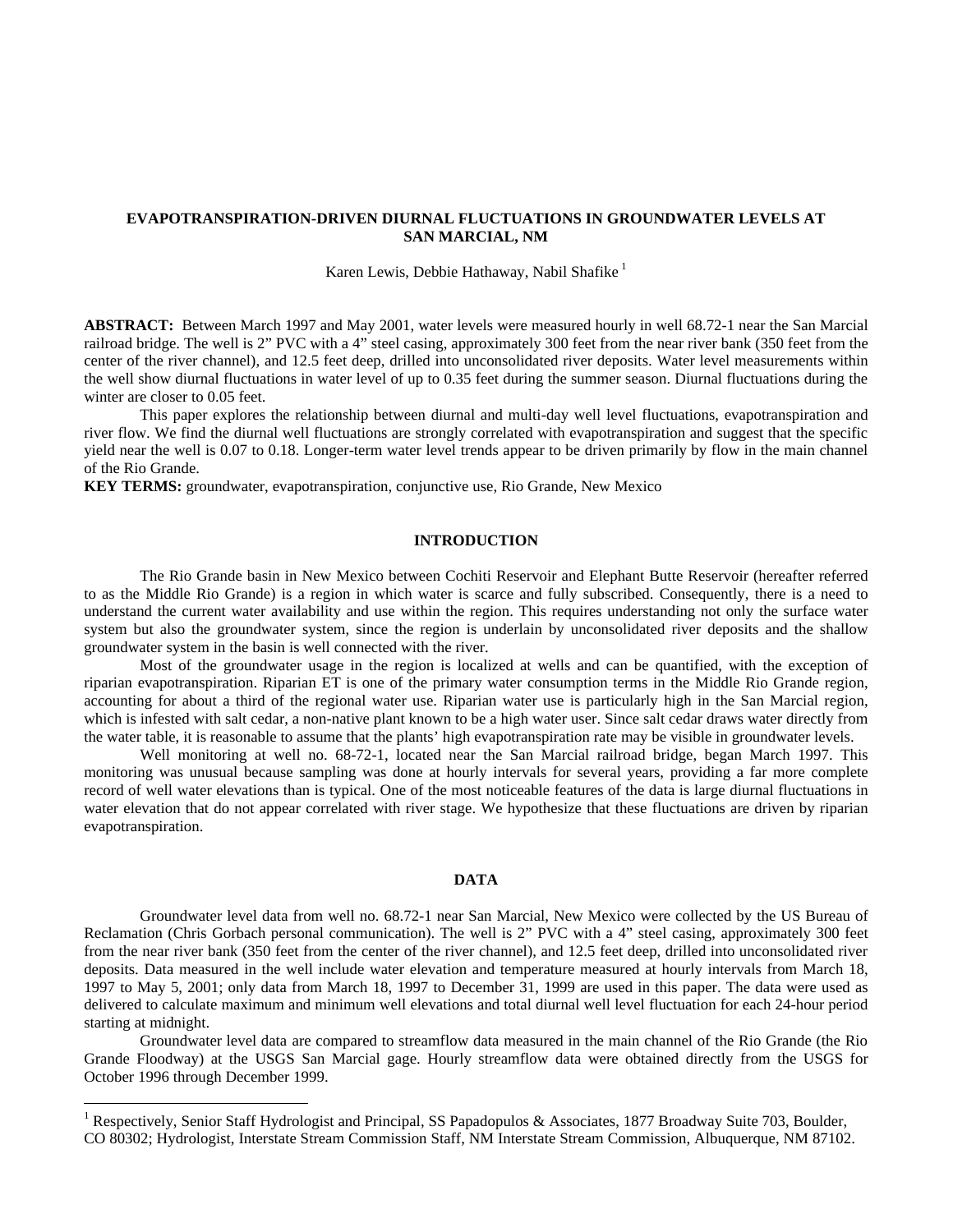Daily ET data from March 1997 to December 1999 were obtained from the ET Toolbox (http://yampa.earthsci.do.usbr.gov:8080/awards/ettoolbox.html) for Reach 6 of the Middle Rio Grande, the region from San Acacia to San Marcial. ET data are available for agriculture, riparian, and urban consumption. Values for riparian consumption were used, and converted to cubic feet per day per square foot. This unit can then be directly compared with changes in well elevation in feet per day.

#### **FINDINGS**

The measured well data and Rio Grande Floodway flow are shown in Figure 1. As can be seen, the well water elevations generally track the river flow, peaking at the points when river flow peaks and dropping when the river flow is low or zero. However, the correlation between the two data sets for the full period of record shown is only 0.55, indicating that the groundwater elevation is not entirely driven by the river flow. In particular, small-scale variations and slow trends in the river flow can be absent in the well data. For example, from November 1997 through March 1998 the well data is a relatively smooth, rising curve while the river flow is slowly dropping, and occasionally fluctuates sharply. Clearly, flows above 1000 cfs will serve to refill the shallow groundwater system at this location.



Figure 1: Water elevations in well 68.72-1 and flow in the Rio Grande Floodway at San Marcial for the period March 18, 1997 to December 31, 1999.

The well elevation and river flow data differ more dramatically on the smaller scale. Figure 2 provides a close-up view of an 11-day period from August 15 to August 25, 1997; at this scale, diurnal fluctuations in the well data stand out strongly. Similar fluctuations are absent in the stream data. Clearly, explaining these diurnal fluctuations requires diurnal addition to or consumption of water in the shallow groundwater system. The only mechanisms to add water to the groundwater system are river infiltration and precipitation, neither of which can account for the diurnal variation seen. Consequently, we must turn to consumption terms to explain the fluctuations.

The diurnal fluctuations in the groundwater, as shown in Figure 2, tend to be at a maximum around 7 or 8 am and at a minimum at about 6 pm. This corresponds well with meteorological signals; solar radiation, temperature, and evapotranspiration all cycle daily, rising to their maximum at around 2-4 pm and falling to a minimum between 4 and 6 am. Because riparian evapotranspiration draws water directly from the shallow groundwater, it seems likely that the source of the diurnal fluctuations seen in the well record is riparian vegetation water consumption, with a lag of a few hours between evapotranspirative forcing and groundwater elevation response.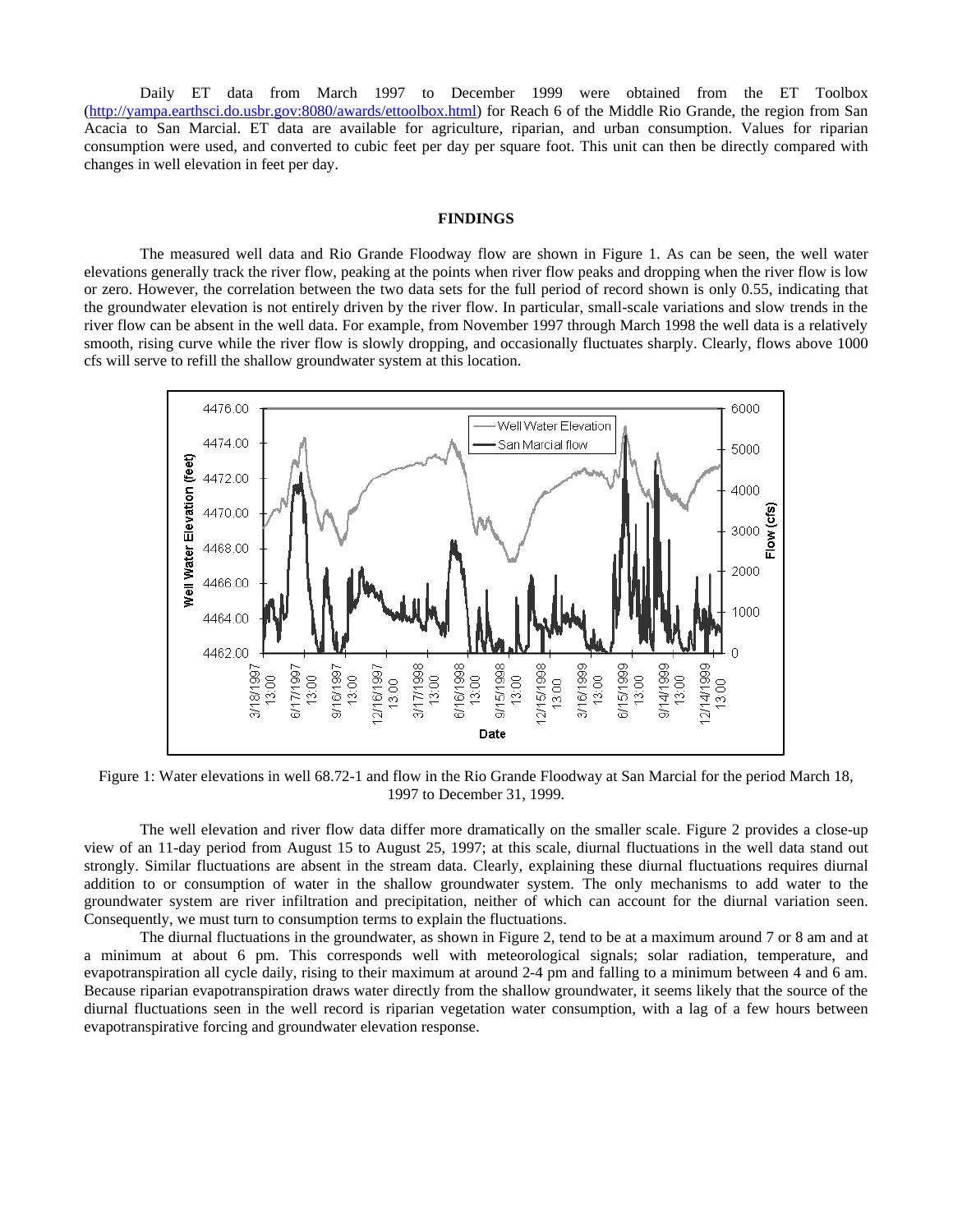

Figure 2: Water elevations in well 68.72-1 and flow in the Rio Grande Floodway at San Marcial for the 11-day period from August 15 to August 25, 1997.



Figure 3: Amplitude of the diurnal well level fluctuations and ET toolbox daily reach 6 riparian evapotranspiration, March 1997 to December 1999.

Figure 3 shows the amplitude of the diurnal well level fluctuation for the entire period of record, plotted vs. the ET toolbox daily riparian evapotranspiration calculated for reach 6. For the most part, well level fluctuations closely track the calculated evapotranspiration; the correlation between the two data sets for the entire period shown in Figure 3 is 0.78, a stronger correlation than that between well water elevation and river flow.

From October 1998 to mid-December 1998 the diurnal well fluctuations appear high, nearly half the magnitude of the summer fluctuations. In mid-December they change sharply to a lower value, though still not as low as during the 1997- 98 winter. This may be indicative of instrumentation problems from October 1998 on. Considering only the early part of the dataset, the correlation between the two datasets from March 18, 1997 to September 30, 1998 is 0.86.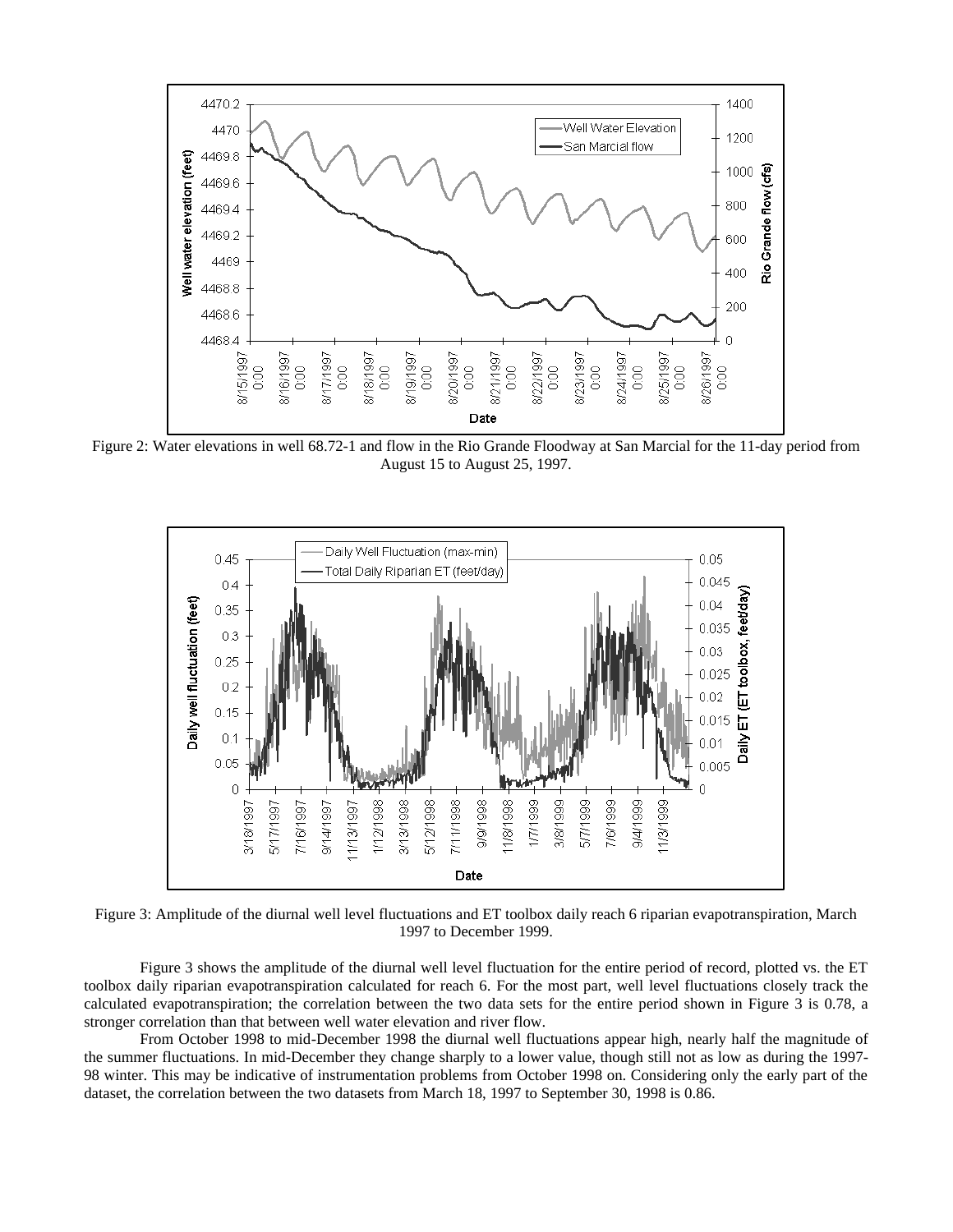These correlations between the amplitude of the diurnal well fluctuations and the calculated ET from the ET toolbox are very high, particularly given that the ET toolbox values are for a large region and are calculated using data from relatively few meteorological stations within that area. It is possible that ET measurements taken at the well location would correlate even more strongly.

|                                              | River Well | Salt Cedar Well | Well No. 68.72-1        |
|----------------------------------------------|------------|-----------------|-------------------------|
| Average diurnal fluctuation amplitude (feet) | 0.04       | 0.05            | 0.147                   |
| Correlation with ET                          | 0.17       | 0.47            | $0.78 \text{ to } 0.86$ |
| Correlation with river flow                  | 0.87       | 0.86            | 0.55                    |
|                                              |            |                 |                         |

Table 1: Well statistics for River, Salt Cedar and No. 68.72-1 wells.

The strong diurnal fluctuations in well water elevation are not seen in all shallow wells located near the river. Two shallow wells about 9.5 miles north of San Marcial (Bosque del Apache area) were investigated; river well is about 10 ft from the edge of the river and salt cedar well is about 800 ft from the river. Data from the river and salt cedar wells (Table 1) show only small-amplitude diurnal fluctuations (average fluctuation = 0.04 and 0.05 ft respectively) that have low correlations with evapotranspiration rates  $(r=0.17$  and  $0.47$  respectively). This appears to be due to the more immediate connection these wells have to the river system. Correlation between river flow and well data is 0.87 and 0.86 respectively. This is a significantly stronger correlation than was found between river flow and well no. 68.72-1, in spite of the fact that well 68.72-1 is much closer to the San Marcial gage than the river and salt cedar wells. If the river and salt cedar wells are more immediately connected to the river, we would expect the riparian vegetation to have a smaller impact on groundwater levels, which is what we see in the low correlations with ET and low-amplitude diurnal fluctuations. Additionally, the correlation with ET and average diurnal fluctuation amplitude is weaker for the river well than for the salt cedar well, as expected given that the river well is significantly closer to the river than the salt cedar well.

#### **SPECIFIC YIELD CALCULATIONS**

Daily fluctuations in well no. 68.72-1 range in amplitude from 0.05 to 0.35 feet. Corresponding daily evapotranspiration rates range from 0.0025 to 0.040 feet. If the diurnal fluctuations in well elevation are attributed to evapotranspiration, we can then use the relative magnitudes of the ET and elevation changes to determine specific yield.

We assume that evapotranspiration is negligible from midnight to 4 a.m. and that the hourly recharge from midnight to 4 a.m. is approximately the average rate for the day (Todd, 1980). We can then use the hourly rate of water table rise from midnight to 4 a.m. (h), multiplied by 24 hours, to represent the total daily recharge. Total daily displaced volume is the total daily recharge (24h) plus or minus the net rise or fall of the water table (s) during the 24-hour period. Finally, specific yield can be calculated as the total daily evapotranspiration divided by the total daily displaced volume:

$$
Specific Yield = \frac{TotalDailyEvaporation}{24h \pm s}
$$

This calculation was made for each 24 hour period from March 18 1997 to Dec 31 1999. The resulting specific yield values were variable, particularly during periods of low evapotranspiration and during periods when the magnitude of the rise was large. It appears that during these periods, groundwater level is only weakly influenced by evapotranspiration, and more strongly affected by other mechanisms such as river flow.

During periods of high evapotranspiration and small rise, specific yield ranges from 0.07 to 0.18 with an average of about 0.12. These values are in line with both measured and estimated storage coefficients for this type of substrate.

# **CONCLUSIONS**

Well no. 68.72-1, located near the San Marcial railroad bridge, is clearly well connected with the river system. The correlation between river flow and well elevation from March 1997 to December 1999 is 0.55. However, strong diurnal fluctuations are seen in the well water elevation but are absent in the river flow. These diurnal fluctuations appear to be driven by riparian evapotranspiration; correlation between the diurnal fluctuation amplitude and total daily ET is 0.78 to 0.86. Similar fluctuations are not found in all wells located near the river in this region, however. It appears that the presence of fluctuations of this type and magnitude indicates that the well is connected to the river, but with some lag. Wells that are strongly connected to the river, such as the river and salt cedar wells in the Bosque del Apache, show much smaller diurnal fluctuations, and the fluctuation amplitude is poorly correlated with daily evapotranspiration.